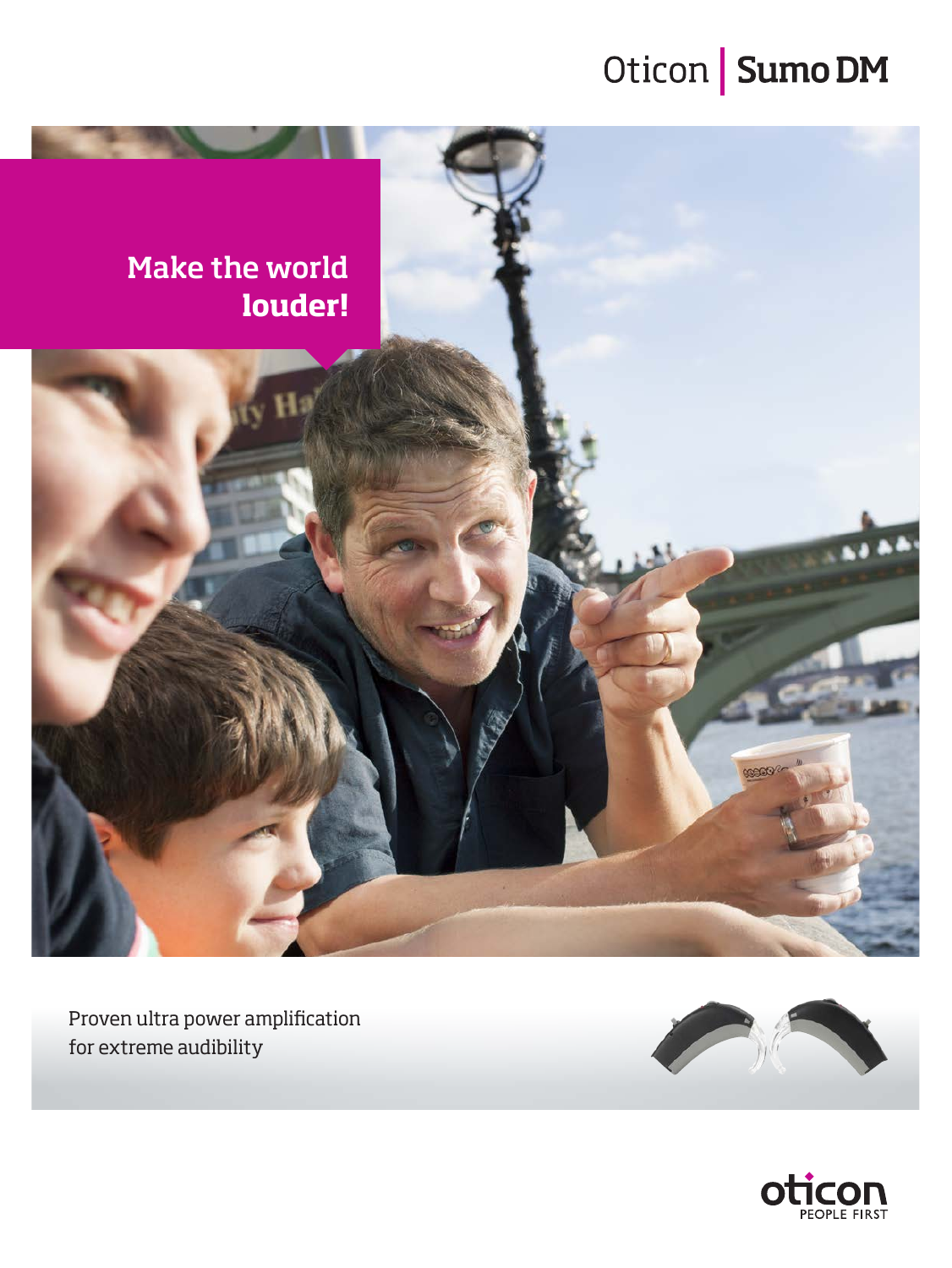# Make the world **louder!**

Sumo DM has a unique ability to maximise audibility and sound comfort for your most challenging clients. Using classic DSP technology, it constantly adapts to changing sound environments to optimise access to speech in noise.

 $123$ 

Recognising the diversity in hearing capabilities for this group of users, Sumo DM

offers a large degree of flexibility to ensure the right fitting for each client´s listening needs.

All this is delivered in a durable instrument with a long battery life, which has proven it´s worth time and time again.

### Power and dynamic Feedback Management

Sumo DM can fulfil the output needs of even your most demanding clients - even those needing extra low frequency power. A peak MPO of 144 dB SPL and an 85 dB full on gain require an efficient antifeedback system. The original Dynamic Feedback Cancellation (DFC) in Sumo DM protects the user from feedback occurrence.

#### Feedback management

The core technology of the system is phase inversion. The feedback loop is cancelled out by applying the phase inverted signal. When successfully processed, phase inversion leaves the signal clean and comfortable.

### Smart volume control without feedback

The Feedback Manager is a crucial fitting tool for initialising the DFC and volume control systems, allowing you to consider individual ear mould characteristics. The Feedback Manager operates across all eight channels to determine the exact gain settings allowed within each channel. This primes the DFC for optimal operation and allows your client full use of the Volume Control, maximising gain across all frequencies within the set limits for optimal audibility, without invoking feedback.

### Feedback occurrence over time with/without DFC

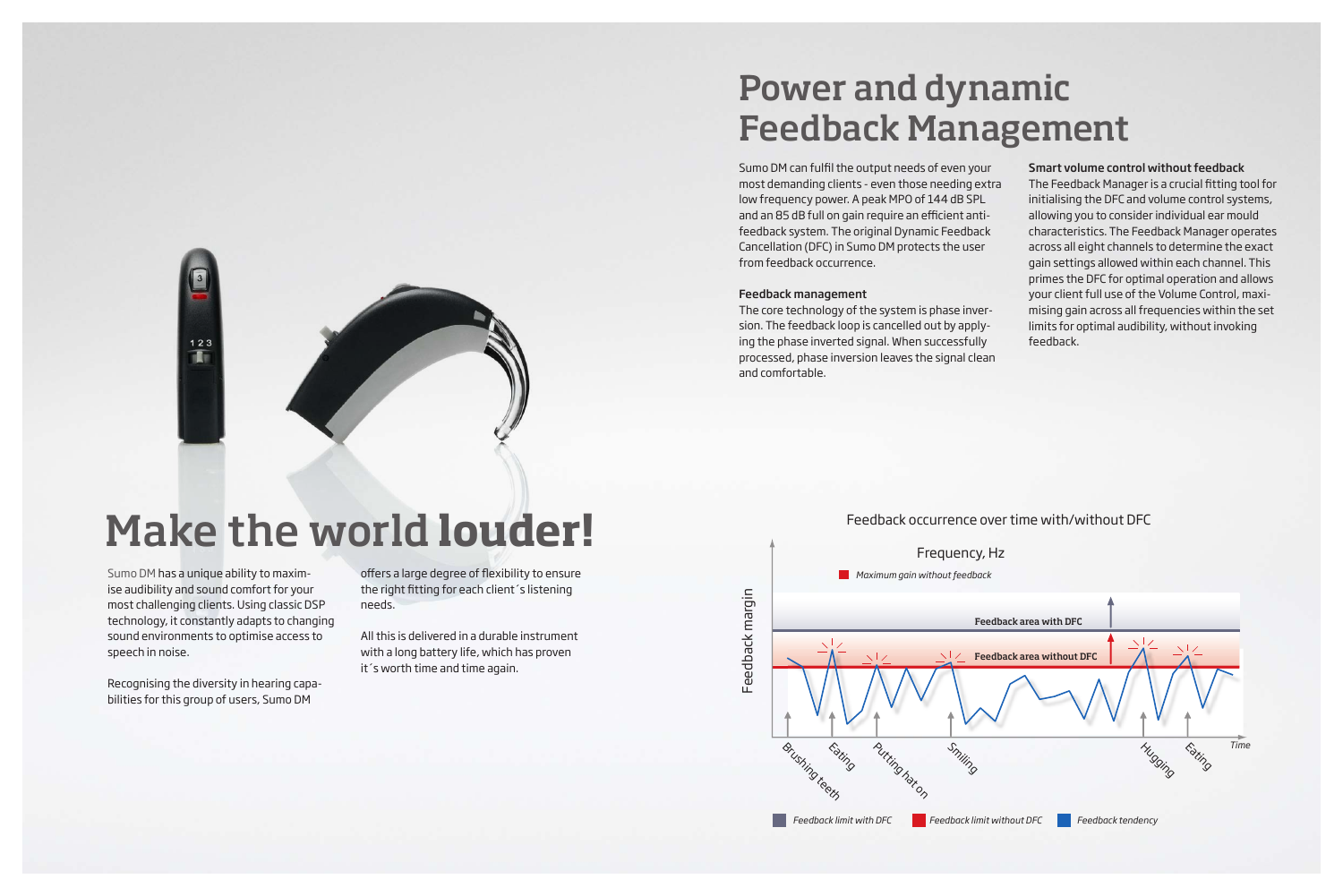*The Sumo DM Identities Selector is easy to use. The client's age, previous hearing instrument experience and auditory resolution abilities can be identified very quickly in the Genie Personal Profile screen.* 

*Within the Fitting Screen, the Identities Selector allows you to select between a linear and three non-linear Identities*

Identity Selector

Identity Selector





Active



**Gradual** 



People with severe-to-profound hearing loss require a holistic solution if they are to readily embrace a digital Ultra Power instrument – and this is precisely what Sumo DM offers.

With these clients, it is important to reach beyond the audiogram. Sumo DM's Identity-based fitting strategy is specifically designed to accomplish this. Each of the four Sumo Identities offers a unique sound processing strategy to meet each client's listening needs, enabling you to easily select the optimal starting point for a fitting.

### The challenge of meeting your client's amplification needs

For a fitting to be successful, considerations beyond the hearing loss should be taken into account: age, previous experience with non-linear or linear instruments, co-morbidities and auditory resolution capabilities. These factors have a significant impact on a person's ability to process sound signals, e.g. clients with good auditory resolution capabilities can benefit from more complex sound signals. The four unique Sumo DM identities provide an easy way to incorporate these parameters into the fitting process.

### Sumo DM identities: different strategies for individual listening needs

The Sumo DM identities are designed to provide a closer initial match to the hearing profile. The Sumo DM identity prescribes the DSEsp (Dynamic Speech Enhancement for super power) loudness model through adjusting the amount of gain, the compression characteristic and the dynamics across the eight independent channels, to fit the listening needs, of the user. Importantly, the identities offer a fine-tuning tool for easy comparison of different strategies. The identities ensure that the TriState Noise Management system functions in synergy with the DSEsp loudness model to match the user's preferences.

Sumo DM has a wide range of fitting strategies. In addition to the four Sumo DSEsp identities, you can choose between a range of linear rationales: DSL Lin, NAL-RP and POGOII+BC.

### The **effective** way to meet **listening needs**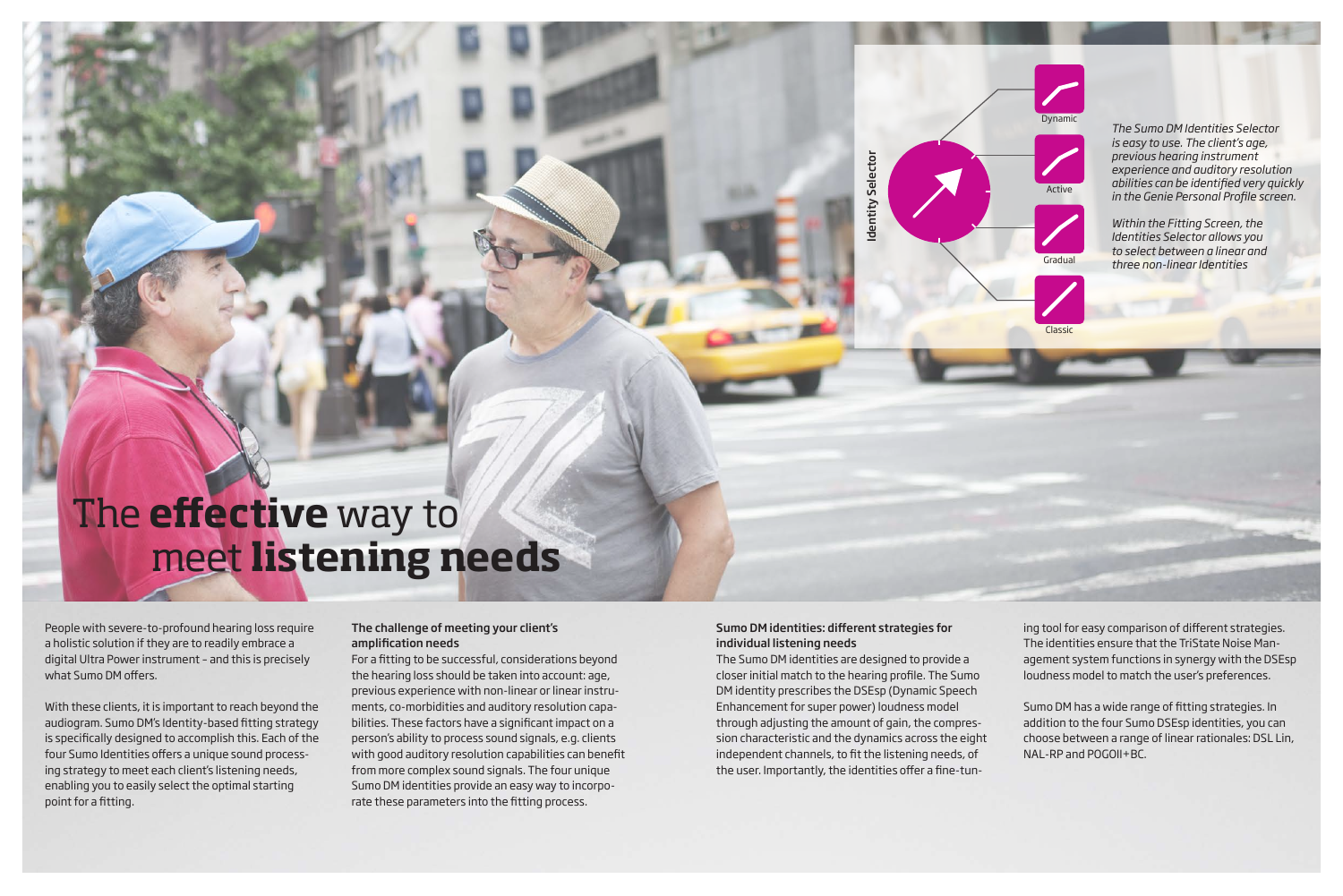

People with severe-to-profound hearing loss are highly dependent on their hearing instruments in day-to-day life. Sumo DM is built to provide year-round reliability in even the most demanding conditions and is **IP58** classified.

#### Complete versatility

- ▶ VC: tactile OFF-click in VC wheel when turned to its lowest position
- **Program switch: OFF position can be** programmed in software (optional)
- ` Battery door: Instrument is OFF in open position for the 675 battery

Sumo DM offers a unique array of user controls and a full programme for assisted listening. It includes three OFF options to accommodate your client's personal preferences and to allow quick muting of the instrument while on the ear.

#### Accessory programme

Ultra Power users frequently use teleloop, FM systems and DAI devices. Sumo DM's accessories programme was developed with this in mind. Whether at home, at work or in school the design integrated adaptor shoes and receiver ensure consistent input.

- $\triangleright$  Speech in quiet where the system remains inactive
- $\triangleright$  Speech in noise where moderate speech-shaped attenuation is applied
- ▶ Noise only where stronger noise reduction is applied

#### Paediatric features

Sumo DM includes an LED status indicator. The LED option indicates that the instrument is ON and that the battery is functioning. Additional functionality include flashing for power-up and programme indication as well as when the preferred VC level is reached. The LED status indicator and tamper resistant battery door is particularly useful for children and adults who require caregiver assistance.

Users of Ultra Power instruments can be very challenged when trying to understand speech in noisy situations. TriState Noise Management in Sumo DM differentiates between three distinct listening situations. The noise management system constantly monitors the client's environment for speech and noise and responds quickly and seamlessly to all changes in sound.

### Speech-controlled **Noise Management**

#### SOLID COLOURS



## **Reliable** and **versatile**